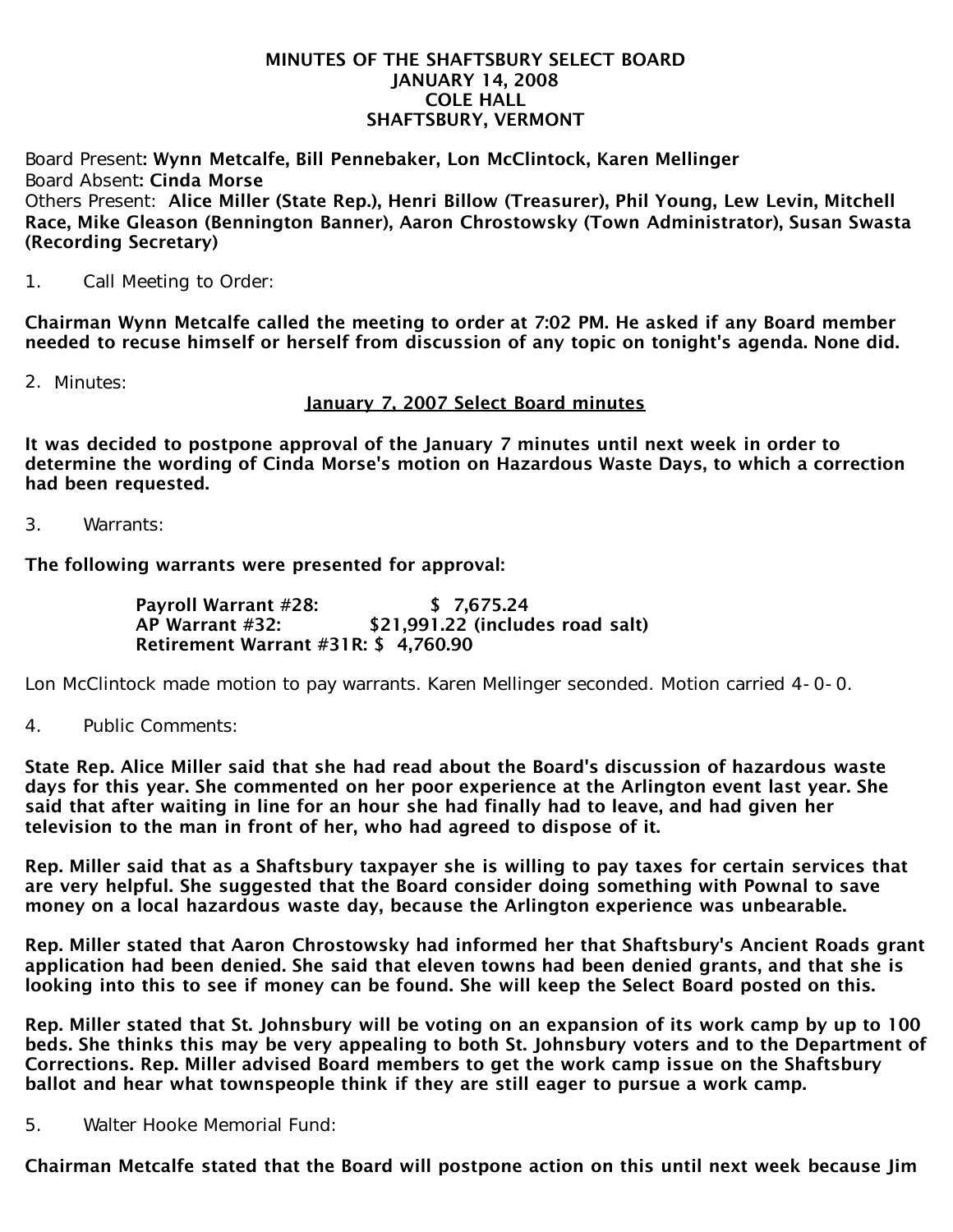## Meskun is sick and could not attend tonight.

6. Veterans Tax Exemption:

Mr. McClintock made motion to place an increase in the veterans tax exemption from \$20,000 to \$40,000 for over 50% disability on the 2008 Town ballot. Ms. Mellinger seconded.

## Ms. Mellinger stated that they will be very clear at Town Meeting on what the impact on the budget would be.

Motion to place an increase in the veterans tax exemption on the ballot carried 4-0-0.

7. BCRC Hazardous Waste Days:

Chairman Metcalfe stated that, based on the reaction he has heard, they are looking more at having hazardous waste collection remain in Shaftsbury, rather than taking part in the BCRC Hazardous Waste Days in Arlington.

Ms. Mellinger stated that the Pownal Select Board thinks it makes sense to host an event in Pownal to make it convenient for their residents. That would mean that Shaftsbury could host one event and Pownal another. Shaftsbury would do a spring event, and maybe Pownal would do a fall one. Stamford also wants to participate and would contribute.

Ms. Mellinger said that right now Pownal pays Shaftsbury \$1000 per event. They are willing to contribute \$1500 to take part in a Shaftsbury event, and to help with labor and equipment. Shaftsbury would pay for the disposal.

If Shaftsbury hosts two events with Pownal and Stamford contributing, that would mean the Town should budget \$12000 and look for \$6000 reimbursement from Pownal and Stamford. If Shaftsbury and Pownal each host an event the split set-up fee would be \$900 per event, and they would pay proportionately for disposal costs.

Mr. McClintock asked what drew most people to the Arlington hazardous waste day last year, and Ms. Mellinger replied that it was bulky goods and electronics. Mr. McClintock noted that Pownal residents are permitted one free pick-up load of bulky goods per year.

Ms. Mellinger raised the possibility of including electronics in a local hazardous waste day, noting that Lissa Stark of BCRC had applied for a \$3500 grant for Shaftsbury and Pownal.

Mr. Pennebaker asked if there is a way to figure out what to charge Stamford based on the number of people. Chairman Metcalfe noted that Pownal had sent only 4 people last year and still paid the full contribution. It was decided to ask Stamford for \$1500, but if they can only pay \$1000 this can be brought back to the Board for discussion.

8. Liquor License:

Ms. Mellinger made motion to approve the Thyme Tables liquor license for 2008. Mr. McClintock seconded. Motion carried 4-0-0.

9. Other Business:

Mr. Pennebaker stated that he will wait until next week to make an update on Heindel and Noyes and methane remediation.

Ms. Mellinger stated that she had talked to Peggi Price of the Ancient Roads Committee. Ms. Price is disappointed that no one is coming to Ancient Roads meetings, and was dismayed that we did